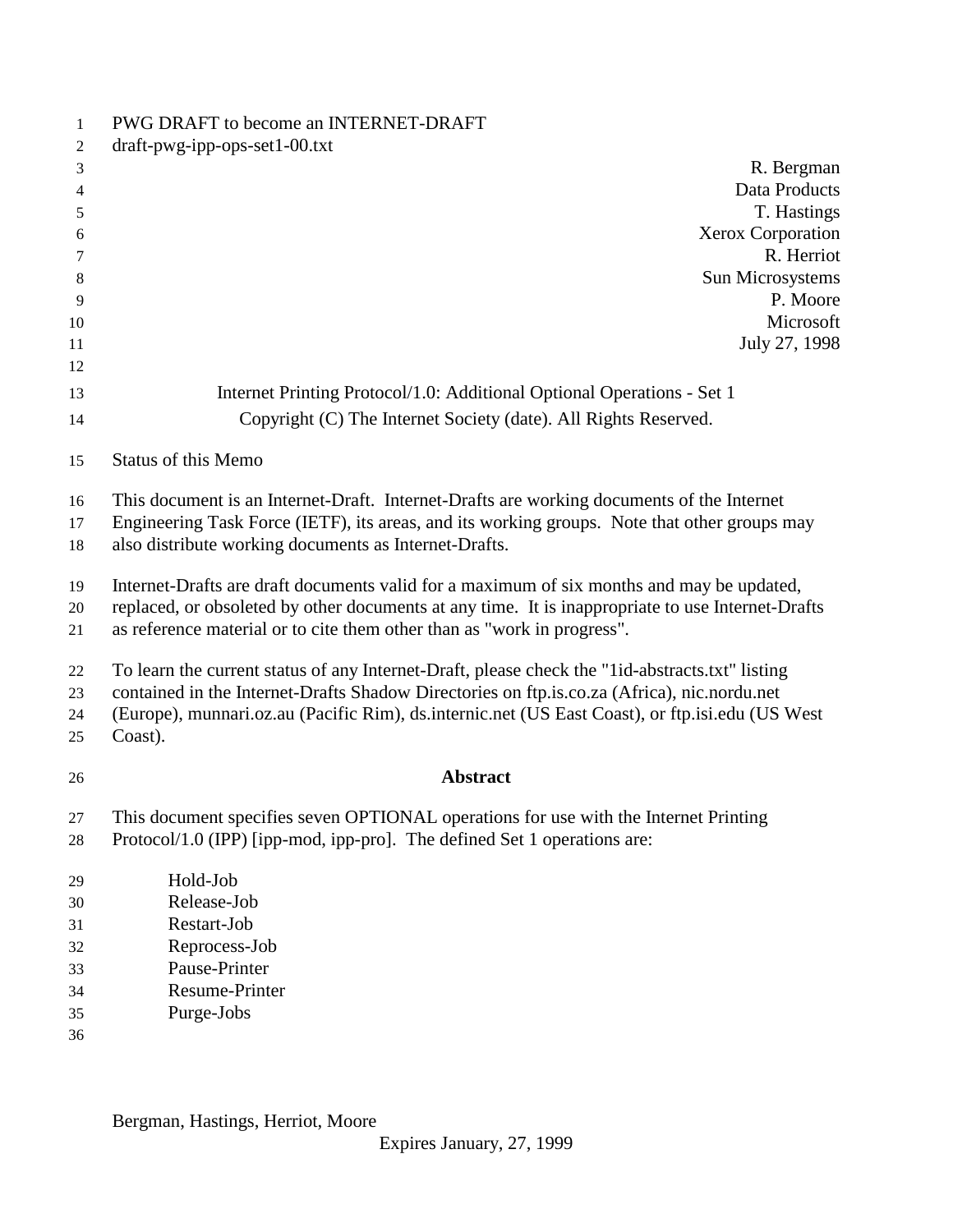|    | PWG-DRAFT | <b>IPP Set 1 Additional Optional Operations</b>                                 | July 27, 1998 |
|----|-----------|---------------------------------------------------------------------------------|---------------|
| 37 |           |                                                                                 |               |
| 38 |           | <b>Table of Contents</b>                                                        |               |
| 39 | 1         |                                                                                 |               |
| 40 | 2         |                                                                                 |               |
| 41 |           |                                                                                 |               |
| 42 |           |                                                                                 |               |
| 43 |           |                                                                                 |               |
| 44 |           |                                                                                 |               |
| 45 |           |                                                                                 |               |
| 46 | 3         |                                                                                 |               |
| 47 |           |                                                                                 |               |
| 48 | 3.1.1     | Add a new 'moving-to-paused' value to the "printer-state-reasons" attribute  10 |               |
| 49 |           |                                                                                 |               |
| 50 |           |                                                                                 |               |
|    |           |                                                                                 |               |
| 51 | 4         |                                                                                 |               |
| 52 |           |                                                                                 |               |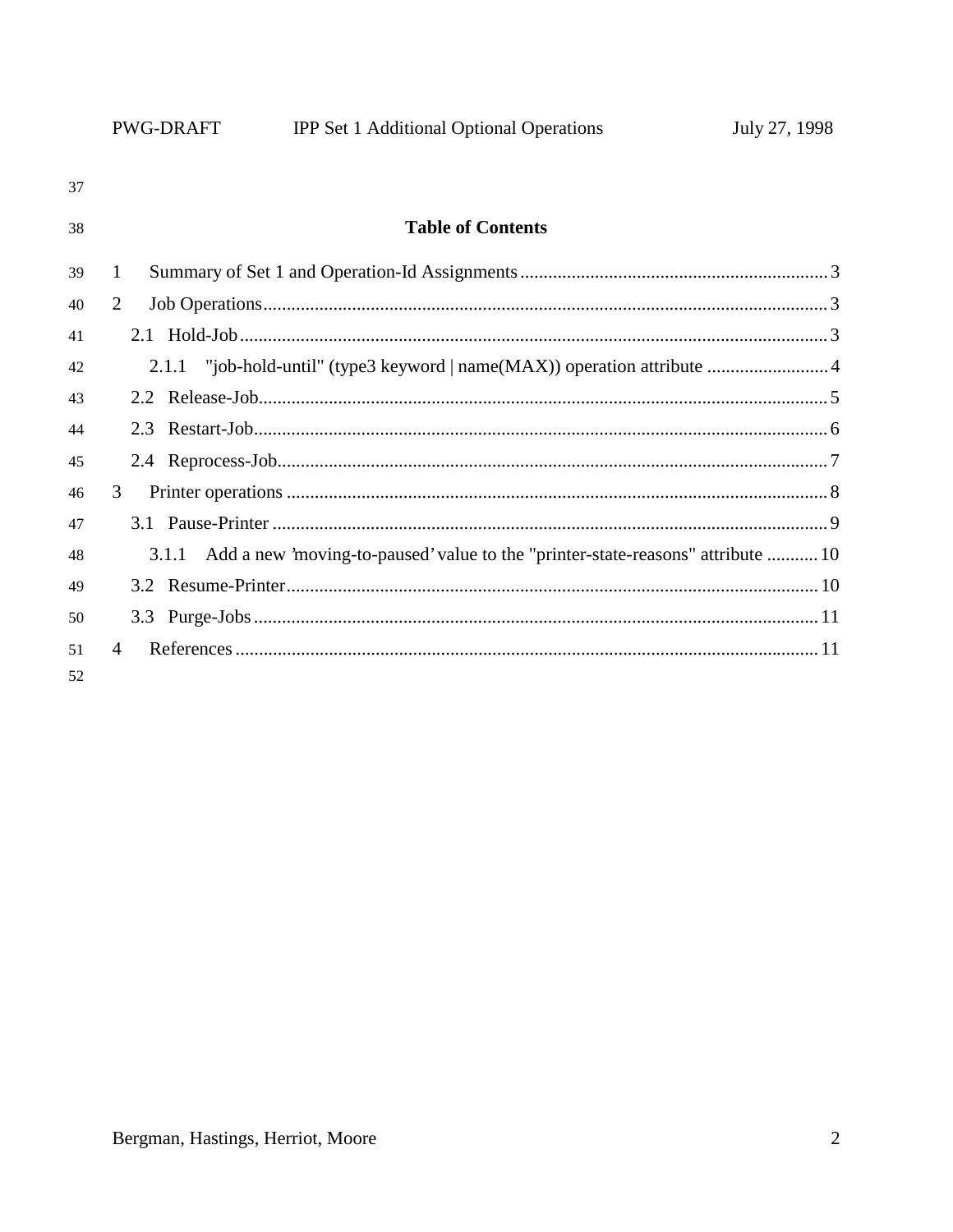# 53 **1 Summary of Set 1 and Operation-Id Assignments**

54 The Set 1 operations are summarized in the following table:

| Operation<br>Name | Operation-<br>Id | Brief description                                                                  |  |
|-------------------|------------------|------------------------------------------------------------------------------------|--|
| Hold-Job          | 0x000C           | Holds a pending job so that it cannot be scheduled for<br>processing               |  |
| Release-Job       | 0x000D           | Allows a previously held job to be scheduled for<br>processing                     |  |
| Restart-Job       | 0x000E           | Restarts a completed job as the same job on the same<br>Printer object             |  |
| Reprocess-Job     | 0x000F           | Reprocesses a completed job as a new copy of the job on<br>the same Printer object |  |
| Pause-Printer     | 0x0010           | Stops the device(s) as soon as possible from processing<br>jobs                    |  |
| Resume-Printer    | 0x0011           | Resumes the device(s) processing jobs                                              |  |
| Purge-Jobs        | 0x0012           | Removes all jobs from the Printer regardless of job state                          |  |

55 All of the attributes in Set 1 are OPTIONAL for an IPP object to support. Unless the

56 specification of an OPTIONAL operation requires support of another OPTIONAL operation,

57 conforming implementations may support any combination of these operations.

# 58 **2 Job Operations**

59 The operation attributes and responses for the job operations are the same as the standard Cancel-

60 Job operation (see [model] 3.3.3). Additional operation attributes are specified that the client

61 MAY supply in a request. In addition, the IPP object MUST return the "job-state" [ipp-mod

62 4.3.7] attribute and, if supported, the "job-state-reasons" [ipp-mod 4.3.8] attribute in the response

63 in order to indicate the effect of the operation on the job object.

64 Note: In order to keep the operations in Operation Set 1 simple, they are rejected when the job is

65 in the 'processing' or 'processing-stopped' states. If operations are needed to affect jobs while in

66 these states, they will be added as additional operations, rather than overloading these operations.

67 Then it is clear to clients by querying the Printer object's "operations-supported" [ipp-mod

68 4.4.13] what the behavior is.

## 69 **2.1 Hold-Job**

- 70 This operation allows a client to hold a pending job in the queue so that it is not eligible for
- 71 scheduling. If the Hold-Job operation is supported, then the Release-Job operation MUST be
- 72 supported, and vice-versa.

Bergman, Hastings, Herriot, Moore 3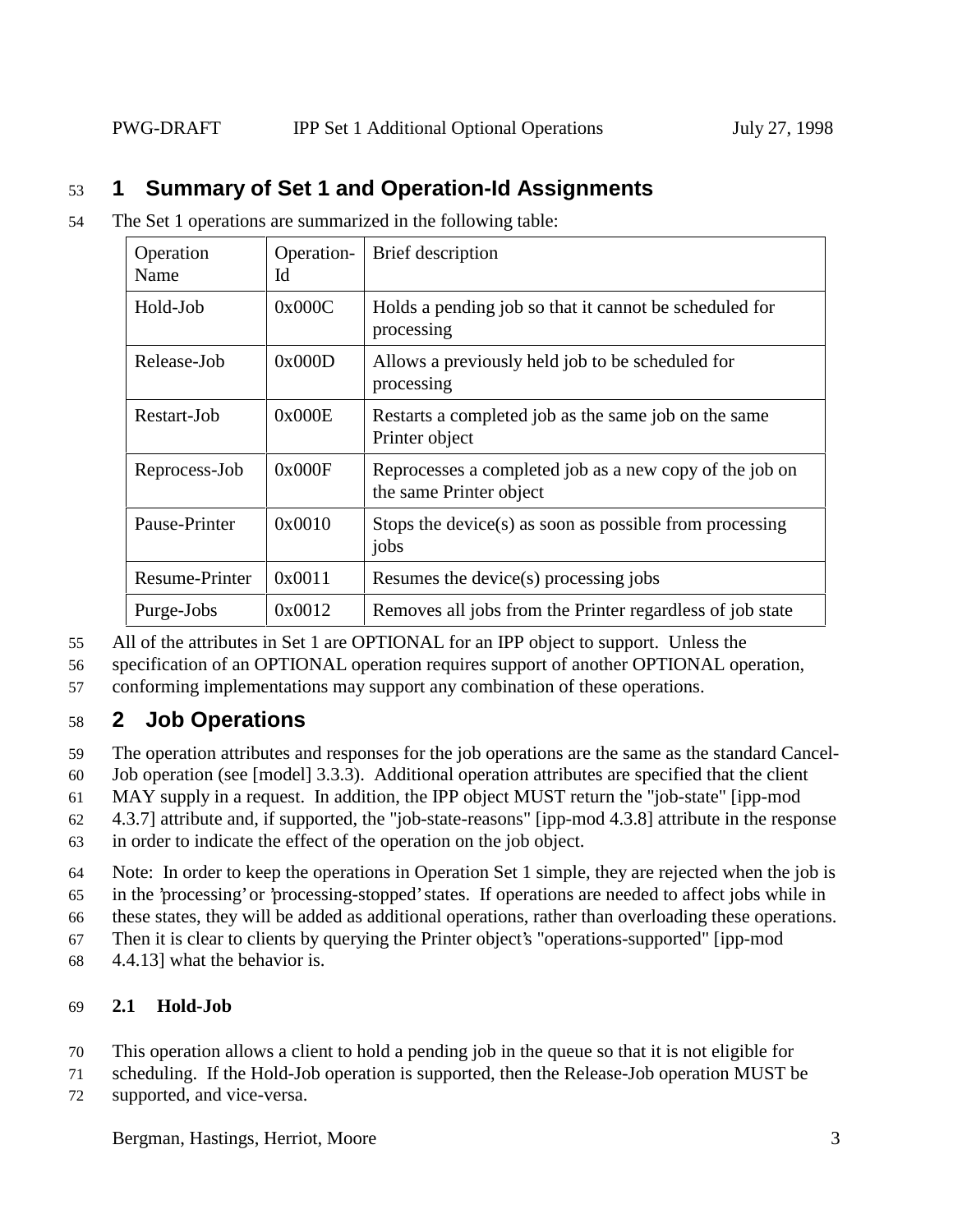### **2.1.1 "job-hold-until" (type3 keyword | name(MAX)) operation attribute**

 The client OPTIONALLY supplies this attribute. The IPP object MUST support this operation attribute, if it supports the "job-hold-until" Job template attribute. See [ipp-mod] section 4.2.2.

If supplied and supported, the IPP object copies the attribute to the Job object, replacing the

previous attribute, if present, and makes the job a candidate for scheduling during the supplied

- named time period.
- As with all operations, if the client supplies the "job-hold-until" (or any OPTIONAL) Operation
- attribute that is unknown or unsupported or the value is unsupported, the IPP object MUST
- accept and perform the operation, ignoring the operation attribute and returning the ignored or
- unsupported attributes and/or values (see [ipp-mod] sections 3.3.3.2 and 16.3.6).
- If the client supplies the 'no-hold' value [ipp-mod 4.2.2] (meaning don't hold the job) and the IPP object supports the "job-hold-until" operation attribute, the IPP object MUST reject the operation
- and return the 'client-error-bad-syntax' error status code.
- The following new keyword value is defined for use with the "job-hold-until" Job Template
- attribute in job create operations and the "job-hold-until" operation attribute in Hold-Job operations:
- 'indefinite': the job is held indefinitely, until a client performs a Release-Job operation
- If the client does not supply a "job-hold-until" operation attribute in the Hold-Job operation, the

IPP object MUST populate the job object with a "job-hold-until" attribute with the 'indefinite'

value (if IPP object supports the "job-hold-until" attribute) and hold the job indefinitely, until a

- client performs a Release-Job operation.
- The IPP object SHOULD support the "job-hold-until" Job Template attribute for use in job create
- operations with at least the 'indefinite' value, if it supports the Hold-Job operation. Otherwise, a
- client cannot create a job and hold it immediately (without picking some supported time period
- in the future).
- The IPP object MUST accept or reject the request based on the job's current state, transition the

job to the indicated new state, and return the indicated new "job-state" attribute and status code

as follows:

| Current "job-state"  | New "job-state"      | IPP object's response status code and action: |
|----------------------|----------------------|-----------------------------------------------|
| 'pending'            | 'pending-held'       | 'successful-ok' See Note 1                    |
| 'pending-held'       | 'pending-held'       | 'successful-ok' See Note 1                    |
| 'processing'         | processing'          | 'client-error-not-possible'                   |
| 'processing-stopped' | 'processing-stopped' | 'client-error-not-possible'                   |
| 'completed'          | 'completed'          | 'client-error-not-possible'                   |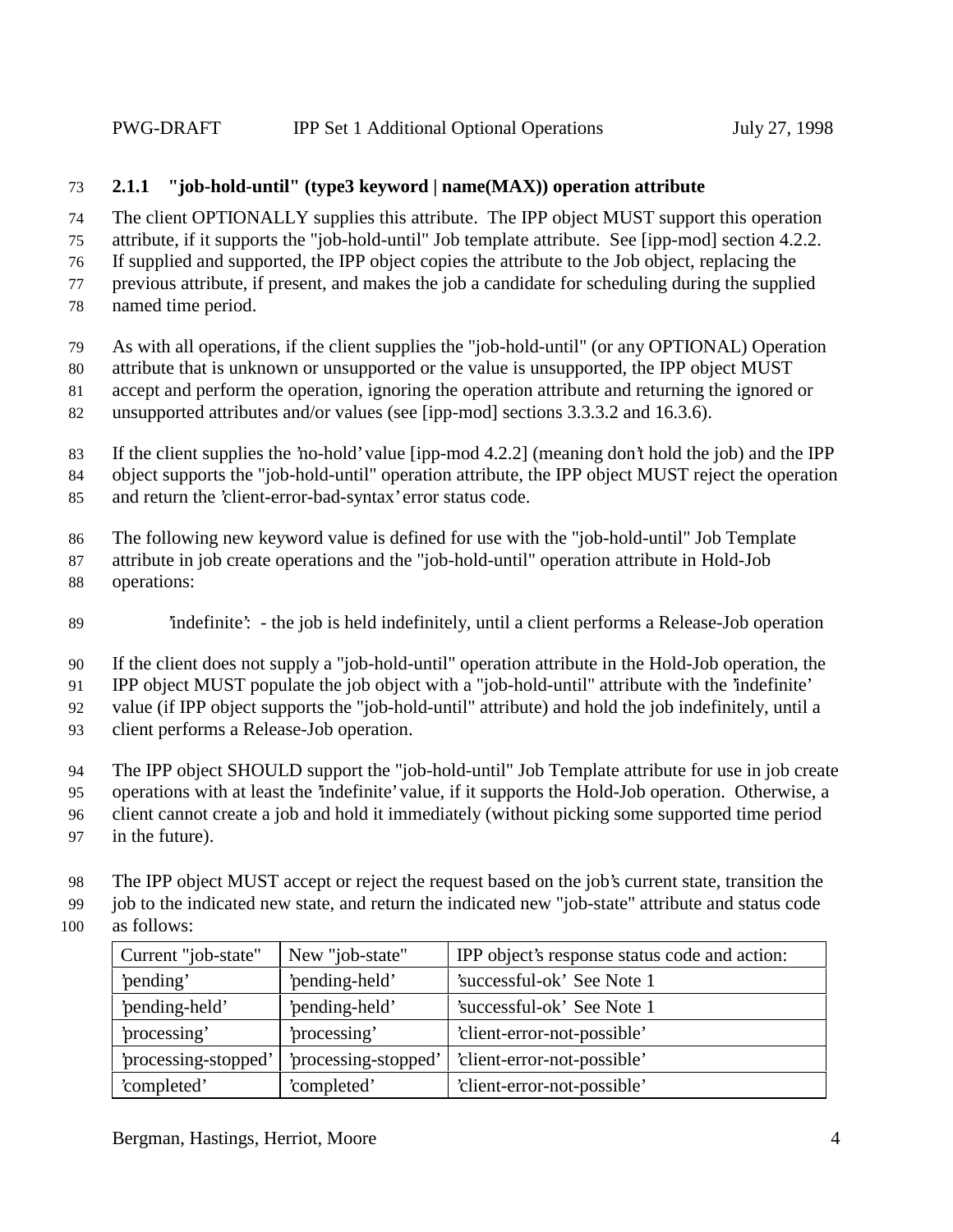| canceled' | 'canceled' | 'client-error-not-possible' |
|-----------|------------|-----------------------------|
| 'aborted' | 'aborted'  | 'client-error-not-possible' |

 Note 1: If the OPTIONAL "job-state-reasons" attribute is supported and if the implementation supports multiple reasons for a job to be in the pending-held' state, the IPP object MUST add the 'job-hold-until-specified' value to the job's "job-state-reasons" attribute.

*Access Rights:* The requesting user must either be the submitter of the job or an administrator of

the printer. Otherwise, the IPP object MUST reject the operation and return: 'client-error-

forbidden', 'client-error-not-authenticated', or 'client-error-not-authorized' as appropriate.

#### **2.2 Release-Job**

This operation allows a client to release a previously held job so that it is again eligible for

scheduling. This operation removes the "job-hold-until" job attribute, if present, from the job

object that had been supplied in the create or most recent Hold-Job operation and remove its

effect on the job.

 If the Hold-Job operation is supported, then the Release-Job operation MUST be supported, and vice-versa.

If the OPTIONAL "job-state-reasons" attribute is supported, the IPP object MUST remove the

'job-hold-until-specified' value from the job's "job-state-reasons" attribute, if present.

The IPP object MUST accept or reject the request based on the job's current state, transition the

job to the indicated new state, and return the indicated new "job-state" attribute and status code

as follows:

| Current "job-state"  | New "job-state"     | IPP object's response status code and action: |
|----------------------|---------------------|-----------------------------------------------|
| 'pending'            | 'pending'           | 'successful-ok' No effect on the job.         |
| 'pending-held'       | 'pending-held'      | 'successful-ok' See Note 1                    |
| 'pending-held'       | 'pending'           | 'successful-ok'                               |
| 'processing'         | processing'         | 'successful-ok' No effect on the job.         |
| 'processing-stopped' | processing-stopped' | 'successful-ok' No effect on job.             |
| 'completed'          | 'completed'         | 'client-error-not-possible'                   |
| 'canceled'           | 'canceled'          | 'client-error-not-possible'                   |
| 'aborted'            | 'aborted'           | 'client-error-not-possible'                   |

- Note 1: If there are other reasons to keep the job in the 'pending-held' state, such as 'resources-
- are-not-ready', the job remains in the 'pending-held' state. Thus the 'pending-held' state is not just
- for jobs that have the 'job-hold-until' applied to them, but are for any reason to keep the job from
- being a candidate for scheduling and processing, such as 'resources-are-not-ready'.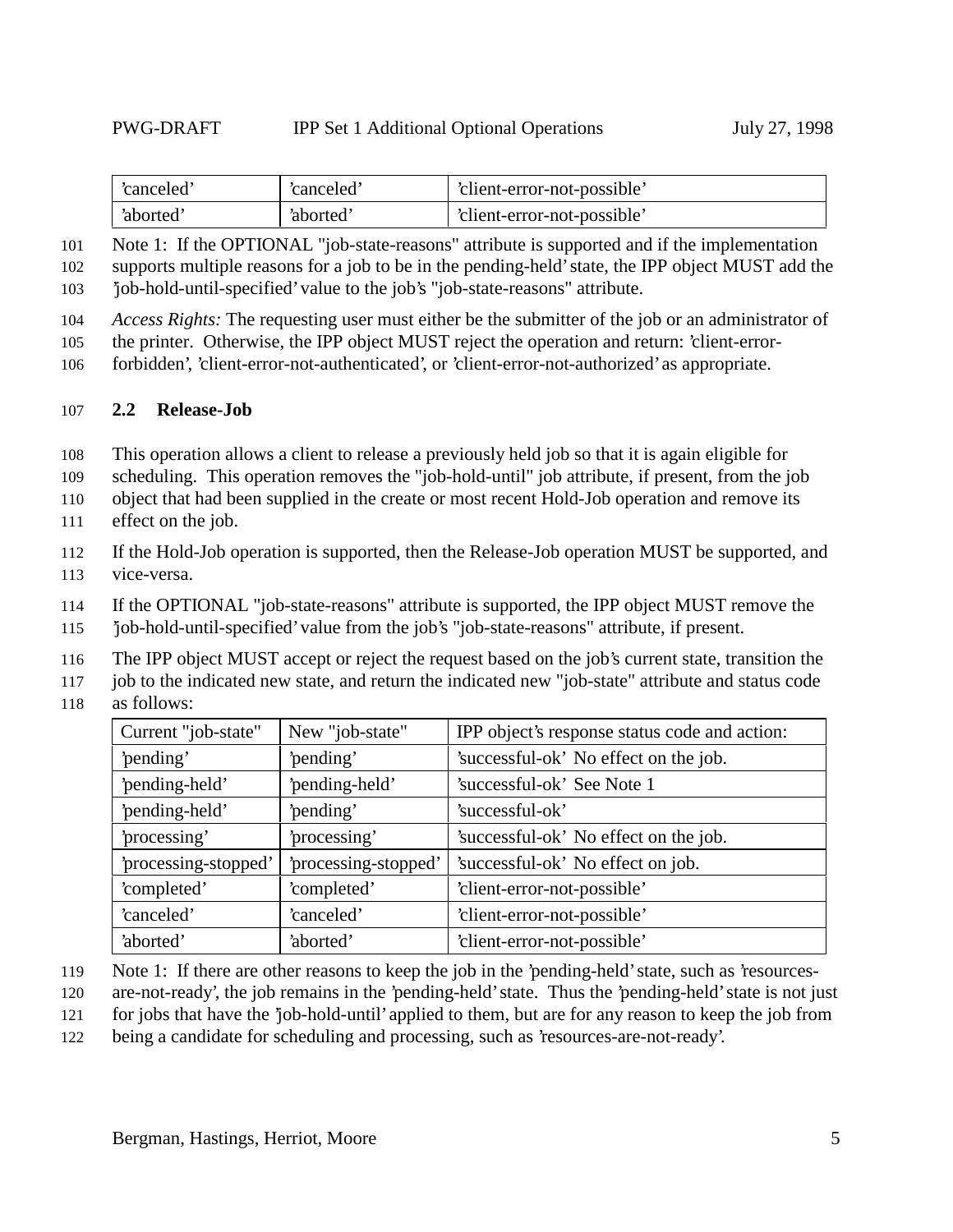*Access Rights:* The requesting user must either be the submitter of the job or an administrator of

the printer. Otherwise, the IPP object MUST reject the operation and return: 'client-error-

forbidden', 'client-error-not-authenticated', or 'client-error-not-authorized' as appropriate.

#### **2.3 Restart-Job**

This operation allows a client to restart a job that is retained in the queue after processing has

completed. The job restarts at the beginning on the same IPP Printer object with the same

attribute values. The Job Description attributes that accumulate job progress, such as "job-

impressions-completed", "job-media-sheets-completed", and "job-k-octets-processed", MUST be

reset to 0 so that they give an accurate record of the job from its restart point. The job object

MUST continue to use the same "job-uri" and "job-id" attribute values.

The IPP object MUST accept or reject the request based on the job's current state, transition the

 job to the indicated new state, and return the indicated new "job-state" attribute and status code as follows:

| Current "job-state"  | New "job-state" | IPP object's response status code and action: |
|----------------------|-----------------|-----------------------------------------------|
| 'pending'            | 'pending'       | 'client-error-not-possible'.                  |
| 'pending-held'       | 'pending-held'  | 'client-error-not-possible'.                  |
| processing'          | 'processing'    | 'client-error-not-possible'.                  |
| 'processing-stopped' | 'processing'    | 'client-error-not-possible'.                  |
| 'completed'          | 'pending'       | 'successful-ok' - job is started over         |
| 'canceled'           | 'pending'       | 'successful-ok' - job is started over         |
| 'aborted'            | 'pending'       | 'successful-ok' - job is started over         |

Note: Resetting the job progress attributes, allows job monitoring applications to function

unchanged for a job that has been restarted. However, there is a problem for accounting

applications that "pull" the job accounting data from the IPP object after the job completes using

the Get-Job-Attributes or Get-Jobs operations (or SNMP MIBs). Since the "job-id" and "job-uri"

for the restarted job are the same as the original job and the accounting attributes are reset, the

accounting program may not be able to detect that the job was restarted and is using additional

resources. It is recommended that the Reprocess-Job operation (see section 2.4) be used when

accurate accounting data is desired to be made available to accounting programs that pull the data

from the IPP Printer after the job completes, since a new job with a new "job-id" and "job-uri" is

created while the old job remains for the accounting program to query accounting attributes. On

the other hand, if an IPP object "pushes" the accounting data to the accounting application when

the job completes, say, using event notification [ipp-not], then support of the Restart-Job

operation is not in conflict with such "pull" accounting.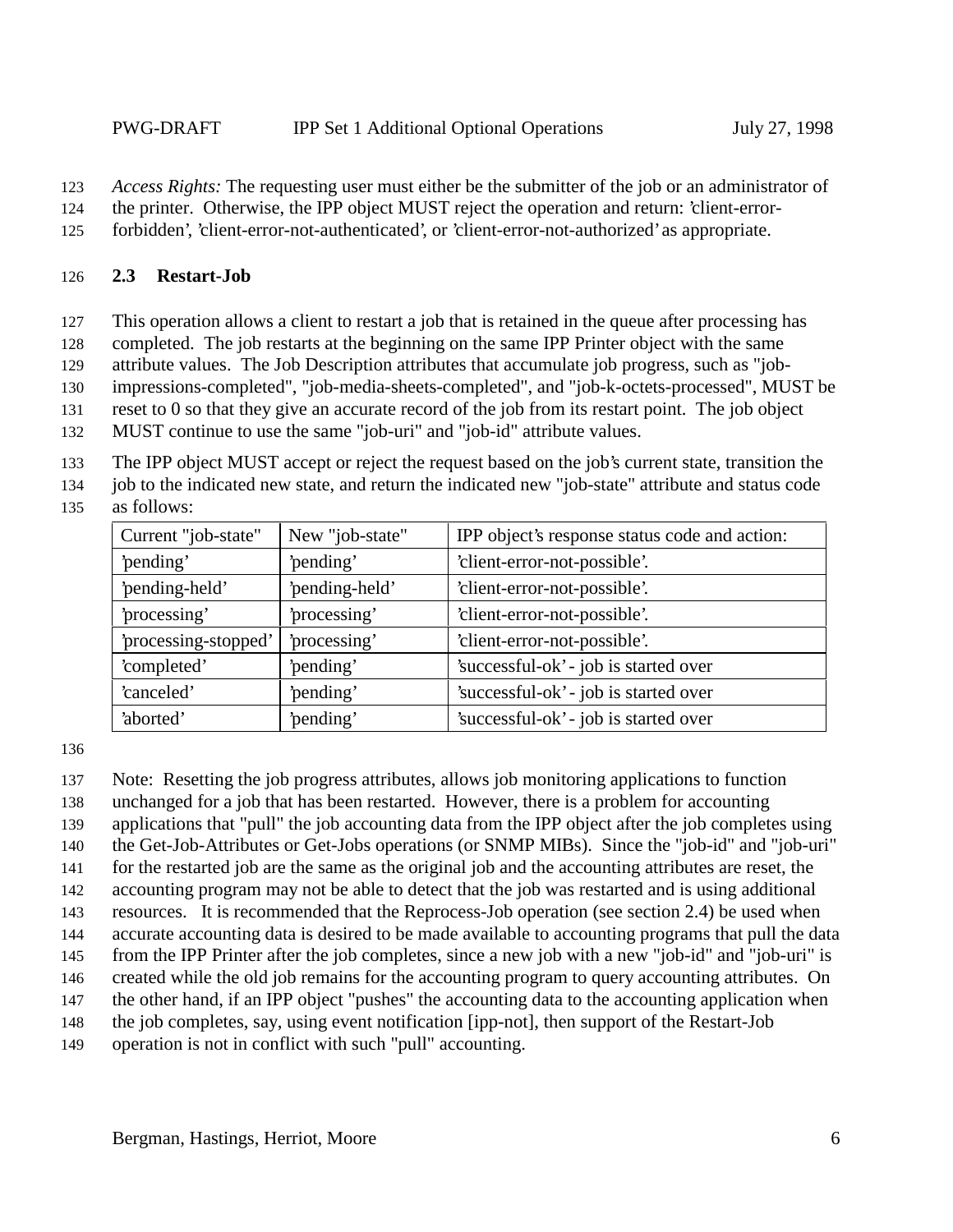*Access Rights:* The requesting user must either be the submitter of the job or an administrator of

the printer. Otherwise, the IPP object MUST reject the operation and return: 'client-error-

forbidden', 'client-error-not-authenticated', or 'client-error-not-authorized' as appropriate.

#### **2.4 Reprocess-Job**

This operation allows a client to reprocess a copy of the job that is retained in the queue after

processing is completed. A copy of the job restarts at the beginning on the same IPP Printer

object with possibly different Job Template attributes supplied by the client in the request. Thus

 the Reprocess-Job operation is another create job operation and all of the semantics that [ipp-mod] specifies for "create job operations" also apply to the Reprocess-Job operation.

The client MAY supply any Job Template attributes as in a create job operation whether they

were originally supplied in the job create operation or not. The Printer object performs a

validation as in a create operation of the job that would be made up of any supplied attributes

replacing the corresponding job's attributes in combination with any of the job's remaining Job

Template attributes. If the Printer object supports the new combination of Job Template

attributes, the Printer object accepts the Reprocess-Job operation, creates a new job, assigns new

"job-id" and "job-uri" values, and makes a copy of the job attributes with their new values.

The IPP object initializes the Job Description attributes of the new job as in a create job

operation, so that attributes such as "media-sheets-completed", and "job-k-octets-processed" start

at 0 and the new job enters the 'pending' or 'pending-held' state, as after a job create operation.

The returned groups are the same as for the Print-Job operation including the "job-id" and "job-

uri" attributes with the new values assigned by the Printer object, whether the job has one or

multiple documents.

The Printer object leaves the old 'completed', 'canceled', or 'aborted' job as is and does not change

any of its attributes. Therefore, the Job Description attributes are preserved for job monitoring

and accounting purposes for the specified (old) job. Whether the document data is copied or

shared between the old and the new job, depends on implementation, and cannot be detected by

- the client. Either the old job or the new job may be the target of subsequent Reprocess-Job
- operations.

The IPP object MUST accept or reject the request based on the job's current state, transition the

179 job to the indicated new state, and return the indicated new job's new "job-state" attribute and

status code as follows:

| Old job's current<br>"job-state" | New job's new<br>"job-state" | IPP object's response status code<br>and action: |
|----------------------------------|------------------------------|--------------------------------------------------|
| 'pending'                        | n/a                          | 'client-error-not-possible'.                     |
| 'pending-held'                   | n/a                          | 'client-error-not-possible'.                     |
| processing'                      | n/a                          | 'client-error-not-possible'.                     |
| 'processing-stopped'             | n/a                          | 'client-error-not-possible'.                     |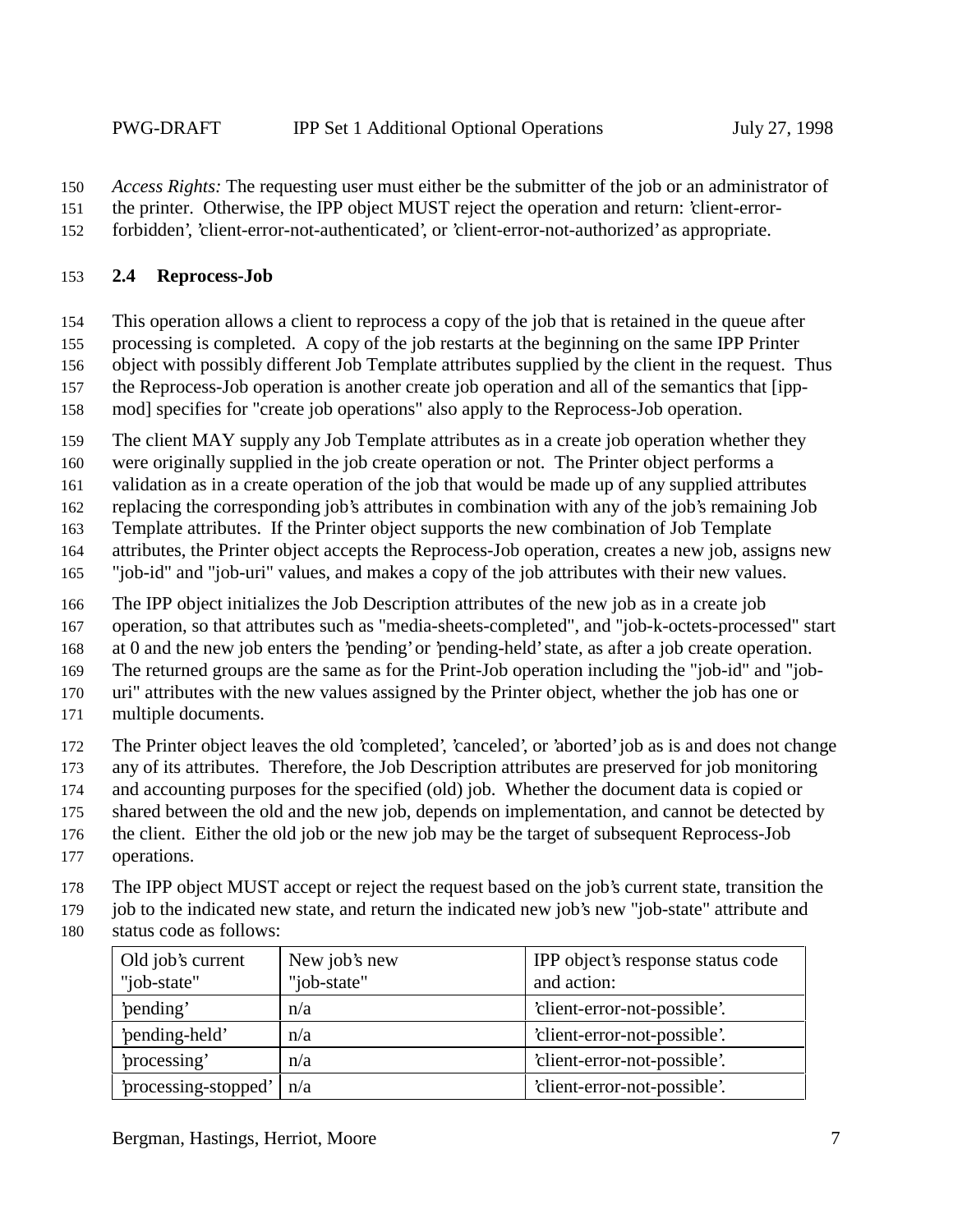| 'pending' or 'pending-held'<br>'completed' |                             | 'successful-ok' |
|--------------------------------------------|-----------------------------|-----------------|
| 'canceled'                                 | 'pending' or 'pending-held' | 'successful-ok' |
| 'aborted'                                  | 'pending' or 'pending-held' | 'successful-ok' |

*Access Rights:* The requesting user must either be the submitter of the job or an administrator of

the printer. Otherwise, the IPP object MUST reject the operation and return: 'client-error-

forbidden', 'client-error-not-authenticated', or 'client-error-not-authorized' as appropriate.

## **3 Printer operations**

- The operation attributes for the Printer operation requests are as follows:-
- Group 1: Operation Attributes

Natural Language and Character Set:

 The "attributes-charset" and "attributes-natural-language" attributes as described in section 3.1.4.1 of [ipp-mod].

 Target:

- The "printer-uri" (uri) operation attribute which is the target for this operation as described in section 3.1.5 of [ipp-mod].
- Requesting User Name:
- The "requesting-user-name" (name(MAX)) attribute SHOULD be supplied by the client as described in section 8.3 of [ipp-mod].
- The operation attributes for the Printer operation responses are as follows:
- Group 1: Operation Attributes

Status Message:

| 201 | In addition to the REQUIRED status code returned in every response, the response  |
|-----|-----------------------------------------------------------------------------------|
| 202 | OPTIONALLY includes a "status-message" (text) operation attribute as described in |
| 203 | section $3.1.6$ of [ipp-mod].                                                     |
| 204 |                                                                                   |

- Natural Language and Character Set: The "attributes-charset" and "attributes-natural-language" attributes as described in section 3.1.4.2 of [ipp-mod].
- "printer-state" and "printer-state-reasons: The Printer object MUST return the "printer-state" [ipp-mod 4.4.10] and, if supported, the "printer-state-reasons" [ipp-mod 4.4.11] attributes in order to indicate the effect of the
- operation on the Printer object.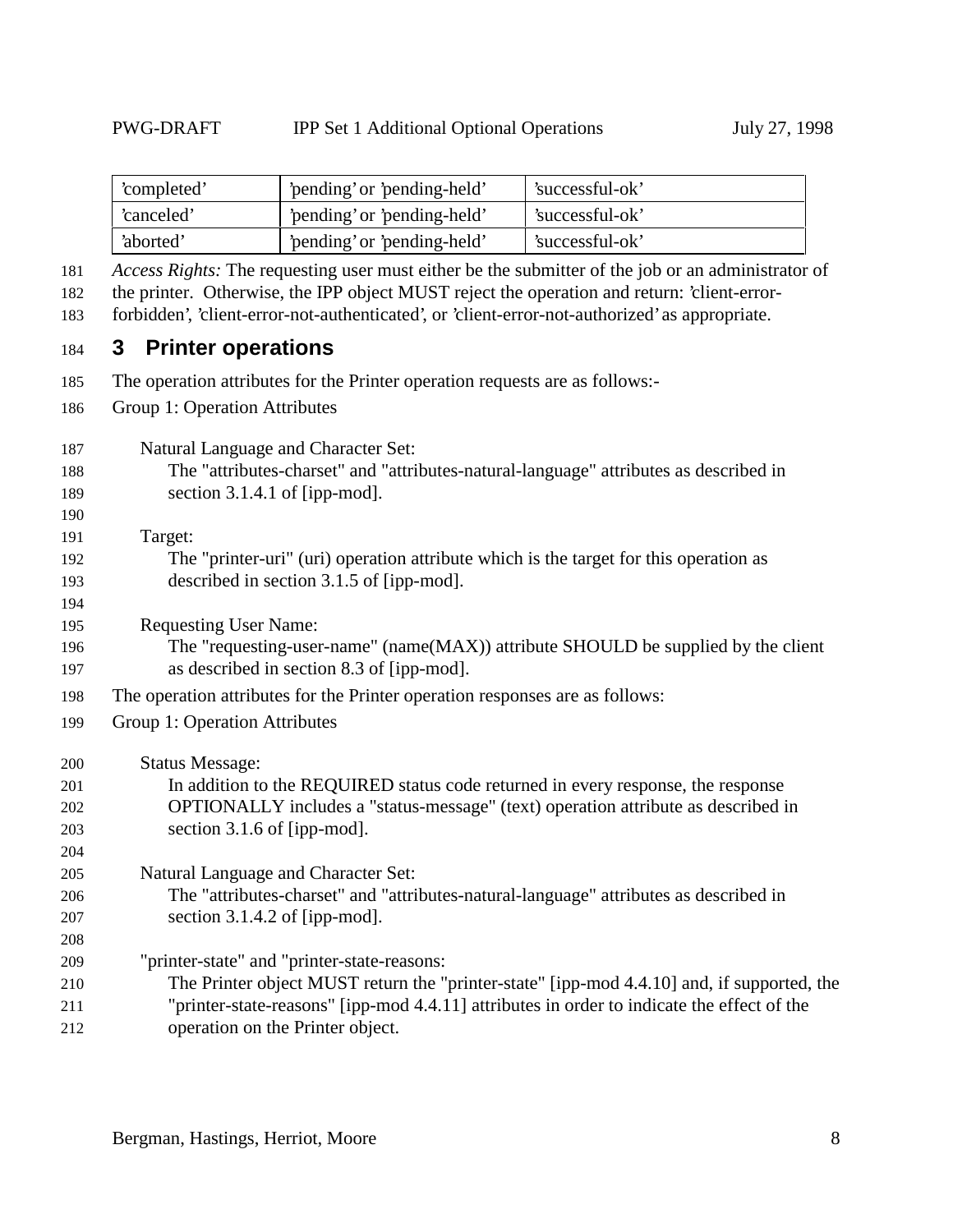#### 213 **3.1 Pause-Printer**

- 214 This operation allows a client to stop the Printer object from scheduling jobs on all its devices
- 215 and to stop the Printer from processing the current job or jobs, if supported. Any job that is
- 216 currently being printed is either stopped as soon as the implementation permits or is completed,
- 217 depending on implementation. The Printer object MUST still accept create operations to create
- 218 new jobs, but MUST prevent any jobs from entering the 'processing' state.
- 219 If the Pause-Printer operation is supported, then the Resume-Printer operation MUST be 220 supported, and vice-versa.
- 221 The IPP Printer stops the current job(s) on its device(s) that were in the 'processing' or
- 222 'processing-stopped' states as soon as the implementation permits. If the implementation
- 223 supports the "printer-state-reasons" attribute and the devices will take appreciable time to stop,
- 224 the IPP Printer adds the 'moving-to-paused' value to the Printer object's "printer-state-reasons"
- 225 attribute. When the device(s) have all stopped, the IPP Printer transitions the Printer object to the
- 226 'stopped' state, removes the 'moving-to-paused' value, if present, and adds the 'paused' value to
- 227 the Printer object's "printer-state-reasons" attribute.
- 228 When the current job(s) complete that were in the 'processing' state, the IPP Printer transitions
- 229 them to the 'completed' state. When the current job(s) stop in mid processing that were in the
- 230 'processing' state, the IPP Printer transitions them to the 'processing-stopped' state and, if the
- 231 "job-state-reasons" attribute is supported, adds the 'printer-stopped' value to the job's "job-state-
- 232 reasons" attribute.
- 233 Note: for any jobs that are 'pending' or 'pending-held', the 'printer-stopped' value of the jobs'
- 234 "job-state-reasons" attribute also applies. However, the IPP Printer NEED NOT update those
- 235 job's "job-state-reasons" attributes and only need return the 'printer-stopped' value when those
- 236 jobs are queried (so-called "lazy evaluation").
- 237 The IPP Printer MUST accept the request in any state, transition the Printer to the indicated new
- 238 "printer-state" before returning, and return the indicated "printer-state", "printer-state-reasons",
- 239 and status code as follows:

| Current<br>"printer-state" | <b>New</b><br>"printer-state"<br>returned | "printer-<br>state-<br>reasons" | IPP Printer's response status code and action:                                                                                                                                                                           |
|----------------------------|-------------------------------------------|---------------------------------|--------------------------------------------------------------------------------------------------------------------------------------------------------------------------------------------------------------------------|
| 'idle'                     | 'stopped'                                 | paused'                         | 'successful-ok'                                                                                                                                                                                                          |
| 'processing'               | processing'                               | moving-to-<br>paused'           | OPTION 1: 'successful-ok';<br>Later, when all output has stopped, the "printer-<br>state" becomes 'stopped', and the 'paused' value<br>replaces the 'moving-to-paused' value in the<br>"printer-state-reasons" attribute |
| 'processing'               | 'stopped'                                 | paused'                         | <b>OPTION 2: 'successful-ok';</b><br>all output stopped immediately                                                                                                                                                      |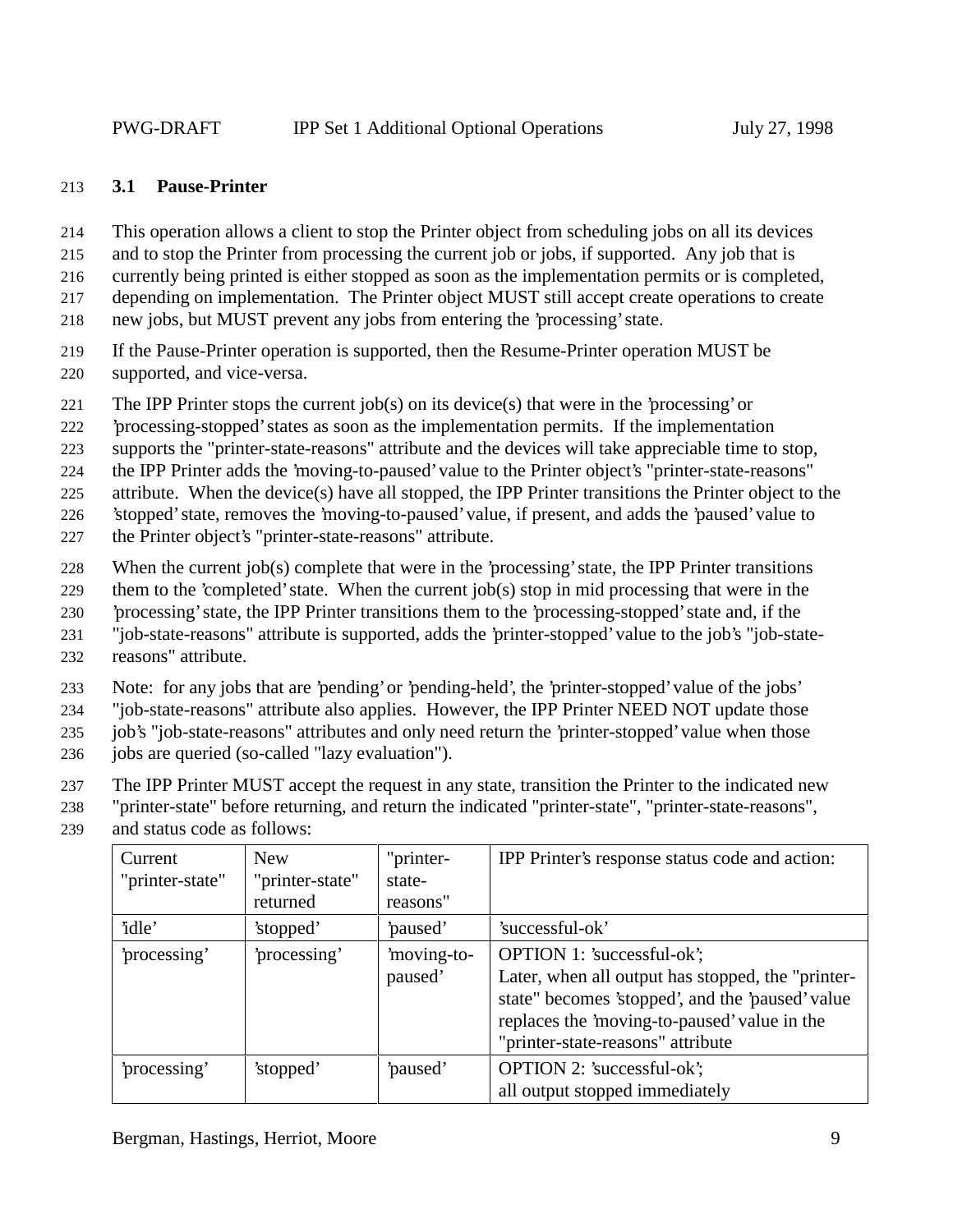| --<br>sto<br>≘nde∟ | pped<br>$\mathcal{L}$<br>- - | -<br>naused | reestul<br>-ok<br><b>CIL</b><br>successiui |
|--------------------|------------------------------|-------------|--------------------------------------------|
|--------------------|------------------------------|-------------|--------------------------------------------|

240 *Access Rights:* The requesting user must be an administrator of the printer. Otherwise, the IPP

241 Printer MUST reject the operation and return: 'client-error-forbidden', 'client-error-not-

242 authenticated', or 'client-error-not-authorized' as appropriate.

243 **3.1.1 Add a new 'moving-to-paused' value to the "printer-state-reasons" attribute**

244 The following new keyword value is specified for use with the "printer-state-reasons" Printer 245 Description attribute:

- 246 'moving-to-paused': Someone has paused the Printer object, but it has not yet stopped 247 producing output. When all the devices stop producing output, the Printer object MUST
- 248 replace this value with the 'paused' value.

#### 249 **3.2 Resume-Printer**

- 250 This operation allows a client to resume the Printer object scheduling jobs on all its devices. If
- 251 the Printer object supports the "printer-state-reasons" attribute, it MUST remove the 'paused' and
- 252 'moving-to-paused' values from the Printer object's "printer-state-reasons" attribute, if present. If

253 there are no other reasons to keep a device paused (such as media-jam), the IPP Printer

254 transitions itself to the 'processing' or 'idle' states, depending on whether there are jobs to be

- 255 processed or not, respectively, and the device(s) resume processing jobs.
- 256 If the Pause-Printer operation is supported, then the Resume-Printer operation MUST be
- 257 supported, and vice-versa.
- 258 The IPP Printer removes the 'printer-stopped' value from any job's "job-state-reasons" attributes 259 contained in that Printer.
- 260 The IPP Printer MUST accept the request in any state, transition the Printer object to the
- 261 indicated new state, and return the indicated "printer-state" and status code as follows:

| Current         | <b>New</b>      | IPP Printer's response status code and action: |
|-----------------|-----------------|------------------------------------------------|
| "printer-state" | "printer-state" |                                                |
|                 | returned        |                                                |
| 'idle'          | 'idle'          | 'successful-ok'                                |
| 'processing'    | 'processing'    | 'successful-ok'                                |
| 'stopped'       | 'processing'    | 'successful-ok';                               |
|                 |                 | when there are jobs to be processed            |
| 'stopped'       | 'idle'          | 'successful-ok';                               |
|                 |                 | when there are no jobs to be processed.        |